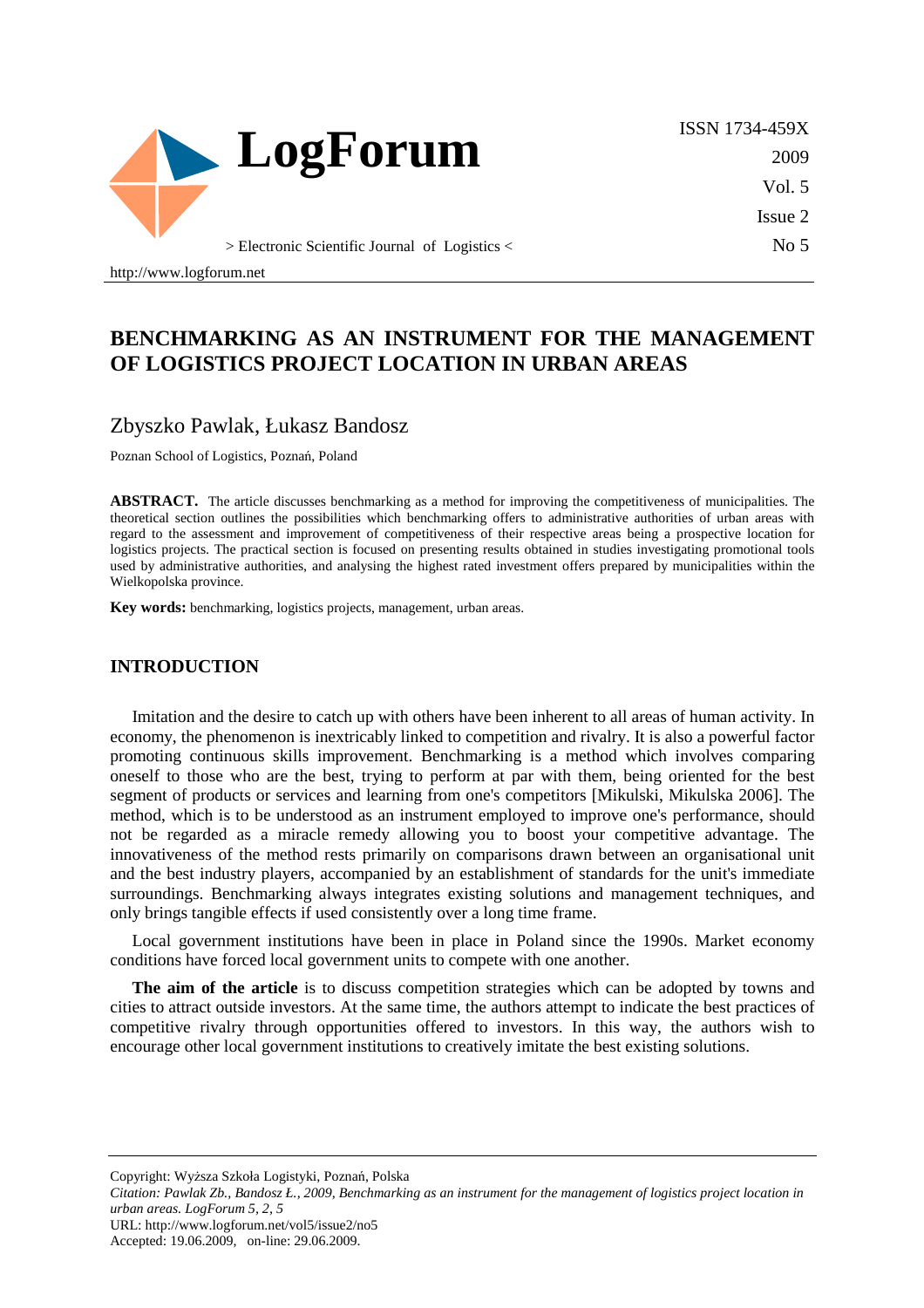### **BENCHMARKING AND COMPETITION BETWEEN LOCAL GOVERNMENT UNITS**

In all spheres of human endeavour there are leaders who have mastered certain practices to perfection. Their experience is worth studying to draw lessons that could be used to achieve competitive advantage. The method is based on learning the best practices from industry leaders. The central principle is not to copy ready-made solutions but rather imitate means of attaining them [Mikulski, Mikulska 2006]. The concept of benchmarking refers to activities undertaken by organisations to creatively emulate the best practices developed by other organisations in a specified area. At the same time, however, it should be noted that identification of units which could serve as good benchmarks might sometimes be difficult [Reider 2002]. There is never any certainty whether entities that agree to benchmarking analyses are indeed the best in the functional area being analysed. Furthermore, it should be borne in mind that there are no perfectly functioning organisations. It is highly likely that an organisation used as a benchmark has some areas which are managed worse than the corresponding areas in our organisation.

Benchmarking is currently a common practice not only among enterprises which compete on the goods and services market, but also local government units that vie for capital brought by outside investors.

According to specialist literature dealing with the topic, the most commonly applied benchmarking types [Brilman 2002] include internal benchmarking, competitive benchmarking, functional benchmarking and generic (horizontal) benchmarking. It seems that local government units, whose activity nowadays is not limited merely to performing their statutory competences, could benefit from using all benchmarking types enumerated above, though due to frequently unconstructive approach to the phenomenon of competition, competitive benchmarking can be largely opposed by local government officials because of their reluctance to disclose data related e.g. to the efficiency of their activities.

In order to ensure the best possible conditions for their residents, for entrepreneurs running their businesses in the municipality or other organisations operating there, local government institutions take actions which go markedly beyond their standard duties. One of the most important aspects handled by local government authorities is economic development. Particularly among municipalities, there is strong competition for economic development stimulants, mainly for locating within their territorial limits some infrastructural or manufacturing projects financed by external investors.

Observations made during the implementation of various programmes and projects, especially those related to structural transformations in municipalities and resulting changes in spatial planning [Pawlak 2004], show that a number of urban areas demonstrate a complete lack of awareness as regards potential improvements, either in the area of methodology or organisation. Being unable to make any comparison with other entities which pursue a similar line of activity, people in charge are often unaware of how poorly their administrative units, both within the central and local government structure, are run. Widely accessible opportunities of comparing oneself with similar organisational entities in a quick, simple and objective fashion could reverse this unfavourable phenomenon. It should be emphasised that the idea has recently been embraced by practically all EU countries.

Local authorities often take a variety of activities in order to develop land under their administration. In this aspect, the role of projects initiated by local government authorities to stimulate the local social and economic growth is unquestionable. Empirical studies prove that they play a very important part in attracting investors to particular localities. Municipalities are naturally interested in projects implemented by outside investors. New investment projects are of vital importance, as they generate new jobs and increase the municipality's income (from taxes, including real property tax and a share in personal and corporate income taxes). Other benefits include changes in land development, establishment of outside relations (particularly with foreign units) or implementation of modern technologies. Successful performance of one enterprise can attract other investors to the area, thus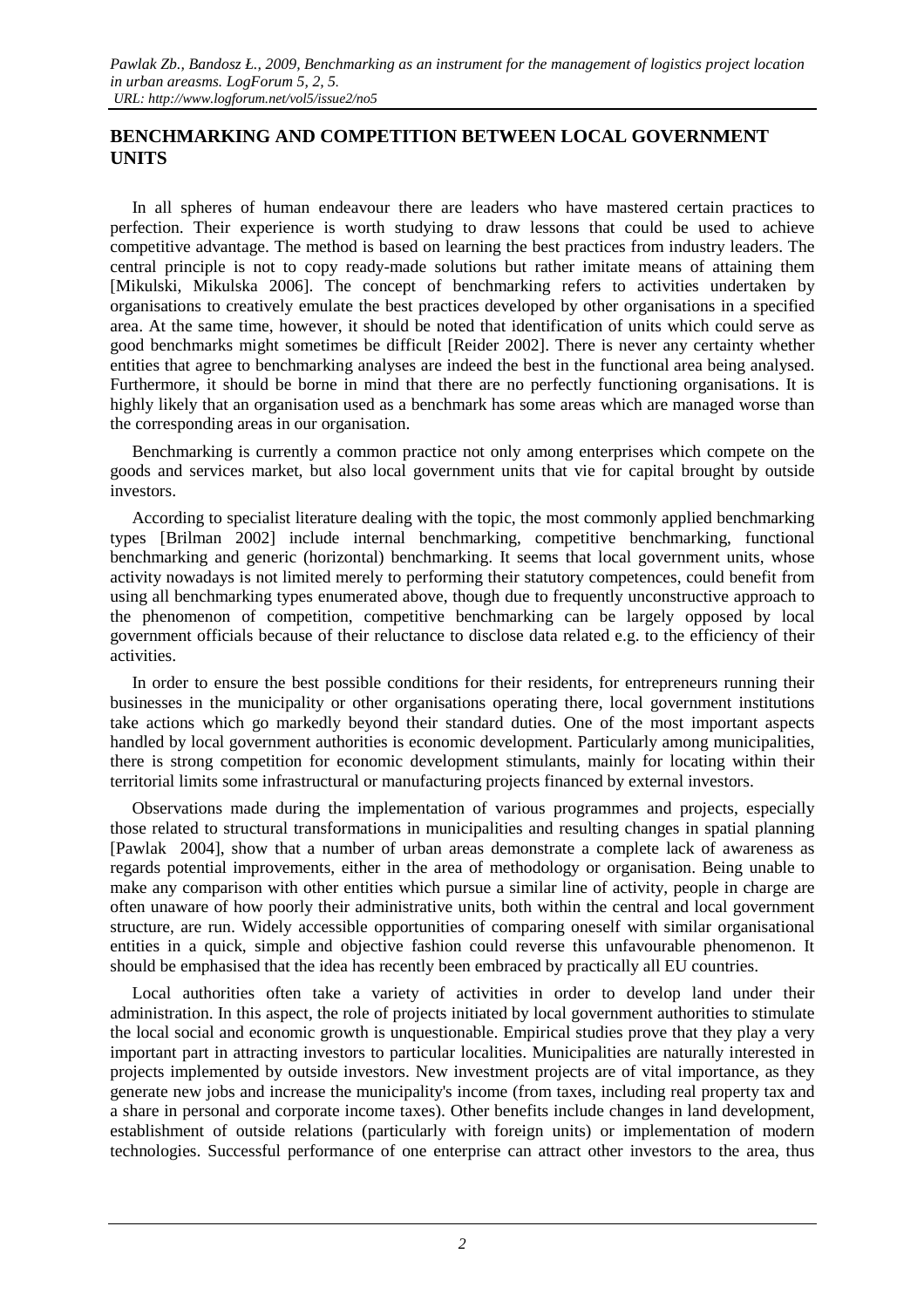contributing to a local economic revival [Budner 2007]. Consequently, attracting outside investors is seen by many municipalities as one of the key goals of their development strategy.

It must be noted, though, that the extent of influence which municipalities may have on business location decisions taken by enterprises is rather limited. Many factors which determine business location are beyond the control of the smallest local government units. These include: geographical setting, locally available labour force and workforce quality, or the purchasing power of the local population. On the other hand, there are certain business location determining factors that can be influenced by municipalities. Such aspects include the provision of local technical infrastructure (and appropriate infrastructure quality), high standards of customer service at local offices or local tax relief). Therefore, local government institutions which are keen on enticing outside investors invest in technical infrastructure themselves and strive to improve the quality of customer service at local administration units (e.g. through implementing quality management systems). Such activities translate directly into an improvement of the local economy competitiveness, making the area more attractive from the point of view of potential investors.

The extent of influence of local government authorities on business location decisions taken by outside investors is otherwise relatively limited. However, despite the small impact on investor behaviour, local authorities should not behave passively. General concern with the development of technical infrastructure can often prove more effective than any direct involvement in activities aimed at attracting new investment, even though initially it may not seem to bring any tangible effects. Moreover, the decision-making process frequently involves situations where the investor must choose between a number of potential localities for their business which have similar geographical characteristics, comparable production costs, etc. In such scenarios, the decisive factor could be the attitude of local authorities or population to foreign capital or the quality of service provided by local administration offices.

### **PRACTICAL APPLICATIONS OF BENCHMARKING IN INTER-MUNICIPALITY COMPETITION**

Years 2006-2008 saw the implementation of the research project on "Investigation of the supply of investment sites in different municipalities of the Wielkopolska province", launched at the Department of Quantitative and Spatial Sciences of the Poznan School of Logistics. One of the goals of the project was to facilitate contacts between prospective investors and municipalities. An appropriate presentation of the available supply of investment sites is likely to deliver a better positioning of the offer of Wielkopolska municipalities. This, in turn, would promote more effective management and strengthen the local economy. Above all, however, the municipality would then be encouraged to engage in an active and prominent information policy. In addition, increased awareness and selfassessment capabilities, coupled with the encouragement to use benchmarking within one region (community) could be an important stimulus to improve the quality and effectiveness of investment promotion pursued by municipalities. All questionnaires submitted for the study were analysed to select the most active municipalities, including those with an extraordinary keen interest in a proper placement of their investment offer on their own initiative. A thorough analysis of underlying mechanisms and factors determining investment success in these municipalities made it possible to create a set of units serving as "models to be followed" in benchmarking analyses.

In addition to an analysis of factors determining business location and a qualitative and quantitative assessment of land earmarked for greenfield projects held by respective municipalities, special attention was given to the promotional aspect. In order for municipalities to be able to attract outside investors, it is not enough to have unoccupied stretches of land that could be zoned for greenfield-type projects. The available grounds must be properly prepared and provided with necessary infrastructure. What is more, their legal status should not raise any objections. In addition to having land zoned for prospective investment, it is vital for municipalities to disseminate relevant information among potential investors, so that they could become interested in the investment environment they are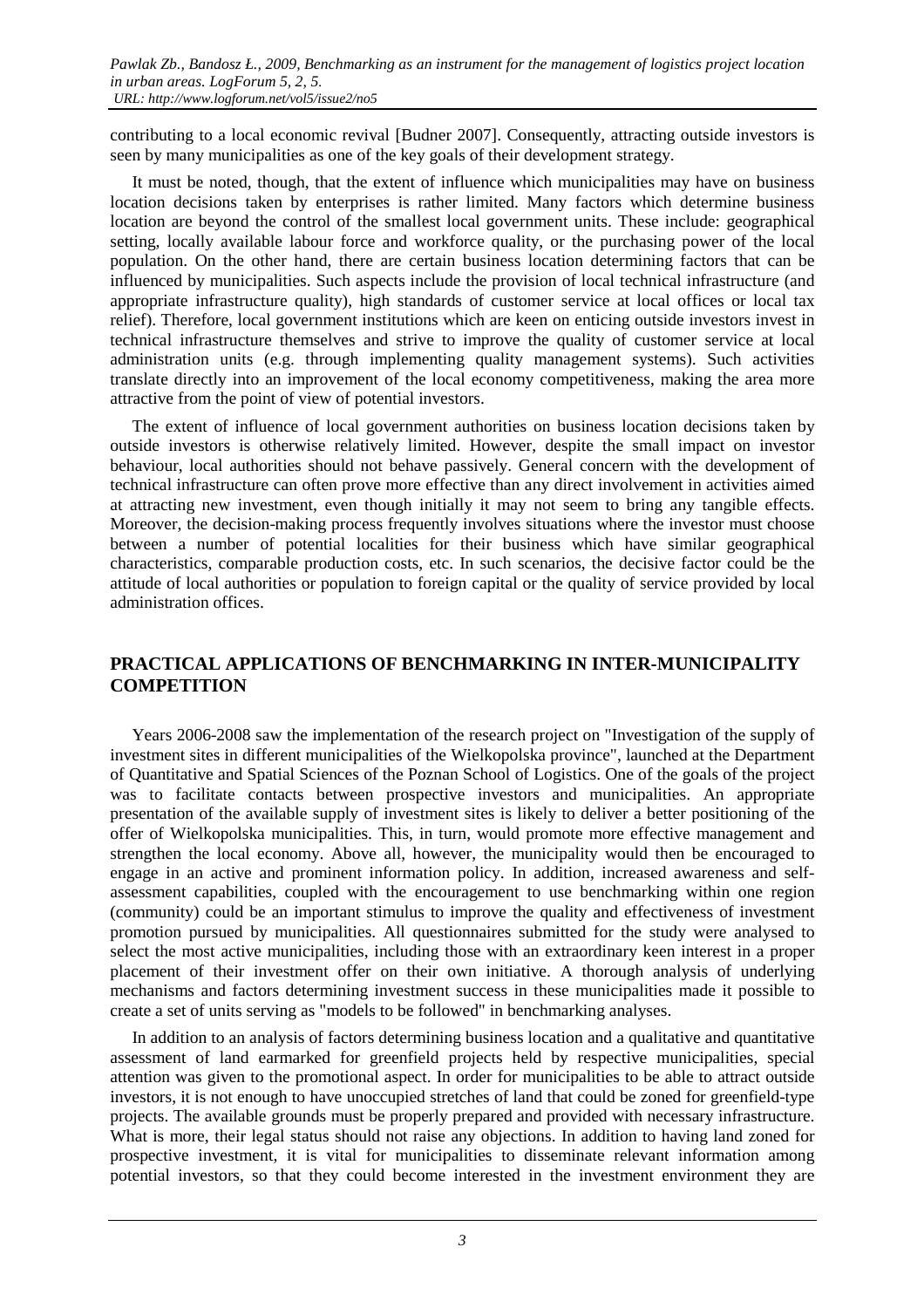offered. It was also found that the preparation of an appropriate offer, and its promotion, are very important stages in the complex process of investment acquisition. Consequently, the study also focused on the quality of investment offer prepared by different municipalities. Materials sent by local government units were assessed according to the following criteria: completeness of information about real property and its surroundings; form of its preparation and presentation. Attention was also paid to the diversity of offers developed by municipalities, making it possible to target investors representing various industry branches. An analysis of techniques adopted by municipalities to reach prospective outside investors followed. The form of offer presentation was also analysed, particularly in the context of the most popular mass media, focusing on the most interesting and original promotion methods and channels used for distributing information about the municipality's offer for investors and data concerning the municipality itself, which could be useful to potential investors.

| s/n | Content and qualities of the investment offer                                             | Buk      | Konin          | Leszno         | Poznań         |
|-----|-------------------------------------------------------------------------------------------|----------|----------------|----------------|----------------|
| 1.  | Contact information of municipal office                                                   |          | 1              | $\theta$       | 1              |
| 2.  | Special visual layout of the offer                                                        |          |                | 1              | 1              |
| 3.  | Map of the municipality showing the location of the<br>real property zoned for investment | 1        | 1              | 1              | 1              |
| 4.  | Map representing the real property concerned in close-<br>up                              |          | $\overline{c}$ | 1              |                |
| 5.  | Land plot designation                                                                     | 1        | 1              | $\overline{2}$ | 1              |
| 6.  | Real property area                                                                        | 1        | 1              | 1              | 1              |
| 7.  | Description of real property location within the<br>municipality                          | 1        | $\Omega$       | 1              | $\mathfrak{D}$ |
| 8.  | The real property land use function in the local area<br>development plan                 | 1        | 1              | 2              | 2              |
| 9.  | Current use of the real property                                                          | $\Omega$ | $\Omega$       | 1              | 1              |
| 10. | Form of sale                                                                              | 1        | 1              | $\theta$       | 1              |
| 11. | Date of tender procedure (if applicable)                                                  | 1        | $\Omega$       | $\Omega$       | $\Omega$       |
| 12. | Real property price                                                                       | 1        | 1              | $\Omega$       | 1              |
| 13. | Infrastructure available within the plot                                                  |          | $\overline{c}$ | 1              | 1              |
| 14. | Real property owner                                                                       | $\Omega$ | $\Omega$       | 1              |                |
| 15. | Land and mortgage register number                                                         | $\theta$ | $\theta$       |                |                |

Table 1. Highest-ranked investment offers prepared by towns of the Wielkopolska province Tabela 1. Najwyżej notowane oferty inwestycyjne przygotowane przez miasta Wielkopolski

Legend: 0 - no feature present/no information available in the offer,

1 - the feature present/information available in the offer,

2 - feature very well presented in the offer.

Source: own study based on investment offers supplied by municipalities.

Municipalities of the Wielkopolska province use a wide variety of information channels. Often they are not restricted to just one method of disseminating information and promoting their investment sites, and apply several methods at the same time. The most popular medium is the Internet. Among all municipalities which have land zoned for greenfield investments, a total of 77.6% seek potential investors via their own web site, while 29.3% make use of Internet portals of other institutions. 43.1% of municipalities apply direct marketing tools targeted at investors. This points to the desire to acquire investors representing specific industries, with desirable profiles of activity to match the needs and plans for future development of the municipality. A large number of municipalities (36.2%) showcase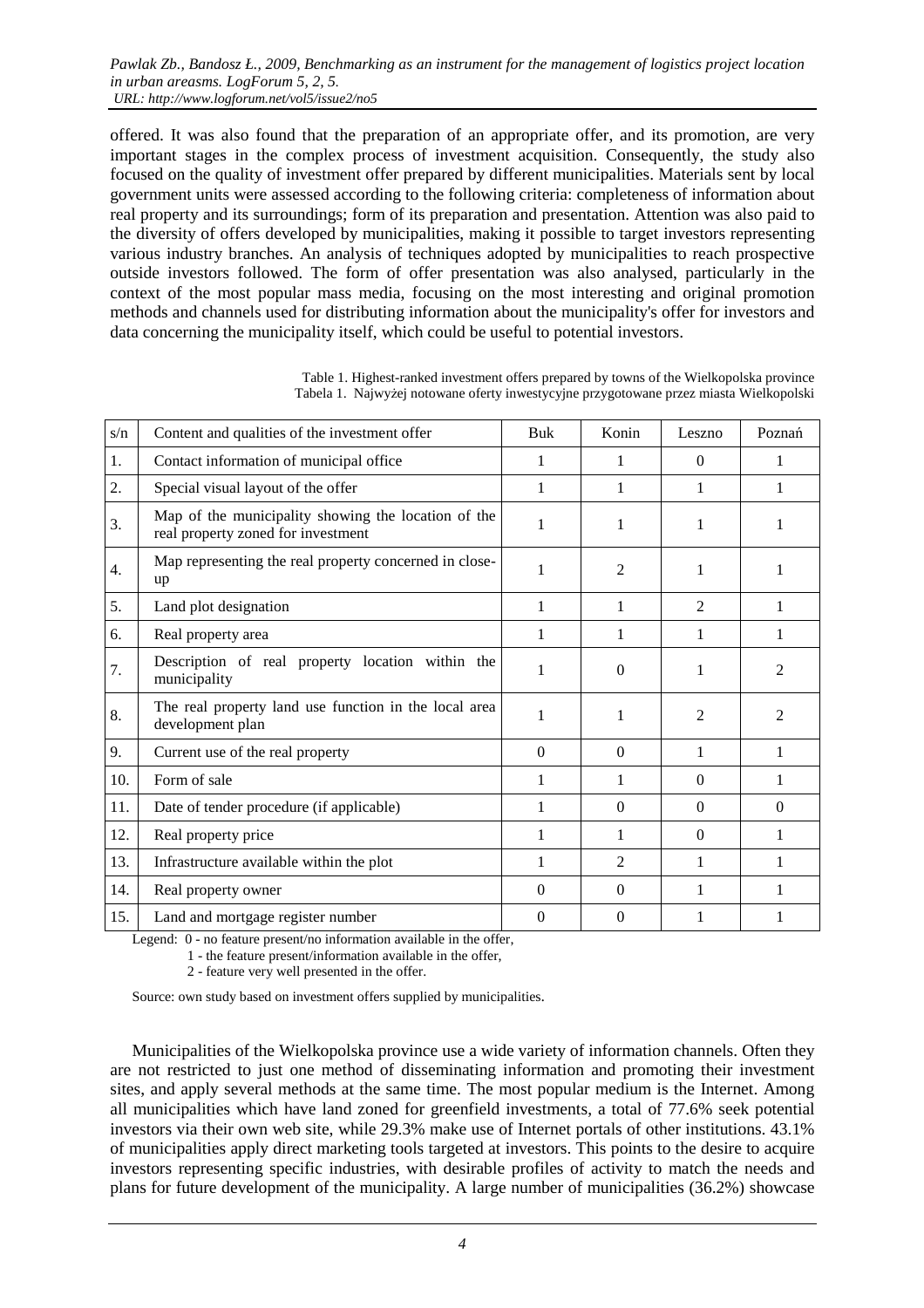their offer at investment trade fairs and similar events which gather potential investors and representatives of local government institutions. In order to attract investors, 19.0% municipalities use services provided by the Investor Assistance Centre or other institutions such as the Polish Information and Foreign Investment Agency or Wielkopolska Agency for Enterprise Development (as in Leszno). 15.5% municipalities hire outside companies to disseminate information about their investment sites. For example Turek, a town located in the Wielkopolska province, makes use of marketing opportunities offered by the Łódź Special Economic Zone, as it has its branch offices located in Turek. By the same token, investment sites available in Ostrow Wielkopolski belong to the Kamienna Gora Special Economic Zone. There are also municipalities which opt for information channels associated with more traditional marketing. 17.2% municipalities advertise their investment offer in local and trade press. An interesting example is the city of Poznan which uses such information carriers as hoardings.

Information obtained for a number of municipalities makes it possible to present investment offers of those local government units which prepared their promotional materials in the most comprehensive manner. The assessment given below applies to those investment offers which received high grades for the amount of information relevant for prospective investors and attractive means of presentation (Table 1).

### **CONCLUSIONS**

Constant changes are observed in the contemporary social and economic reality, including the area of operation of local government units. Strong competition is increasingly taking place not only among enterprises that vie for customers' attention and financial resources. Municipalities also compete with one another in order to encourage investors to bring capital to their area. They also want to create the most favourable conditions of running business operations for investors. One of the means to achieve this aim is effective management of their resources. At the same time, municipalities should pay due attention to the need to advertise and they should play to their strengths. Consequently, local government units make increasing use not only of tools offered by territorial marketing, but also opt for traditional marketing solutions. By using benchmarking principles in the form of instruments increasing the effectiveness of actions taken with regard to their resources, successive municipalities are able to use the experiences gathered by other territorial government entities and introduce the best, already well-proven, solutions in their area. In preparation of investment offers, this increases the municipalities' attractiveness as potential locations for business projects. Studies have demonstrated significant differences between investment offers prepared by different municipalities. The group of municipalities that were otherwise superbly prepared to accept potential investors also included those which, despite having land zoned for greenfield projects, failed to promote them in any way. By outlining the best practices in this area, the authors wish to encourage other local government entities to use benchmarking techniques, i.e. creative emulation of good solutions. Investment offer preparation is just one example of an activity where benchmarking can be used. The article can also serve as a source of information on various methods of promoting grounds earmarked for business projects applied by various municipalities of the Wielkopolska province. Hopes are high that the authorities of local government units will become more eager to make use of the broad variety of marketing and management instruments in multiple fields of their operation.

#### **REFERENCES**

Brilman J., 2002, Nowoczesne metody i koncepcje zarządzania, PWE, Warsaw.

Budner W., 2007, Czynniki lokalizacji inwestycji a możliwości rozwoju ekonomicznego gmin w Polsce, in: Acta Scientiarum Polonorum, Administratio Locorum 6(3) 2007, Uniwersytet Warmińsko-Mazurski, Olsztyn.